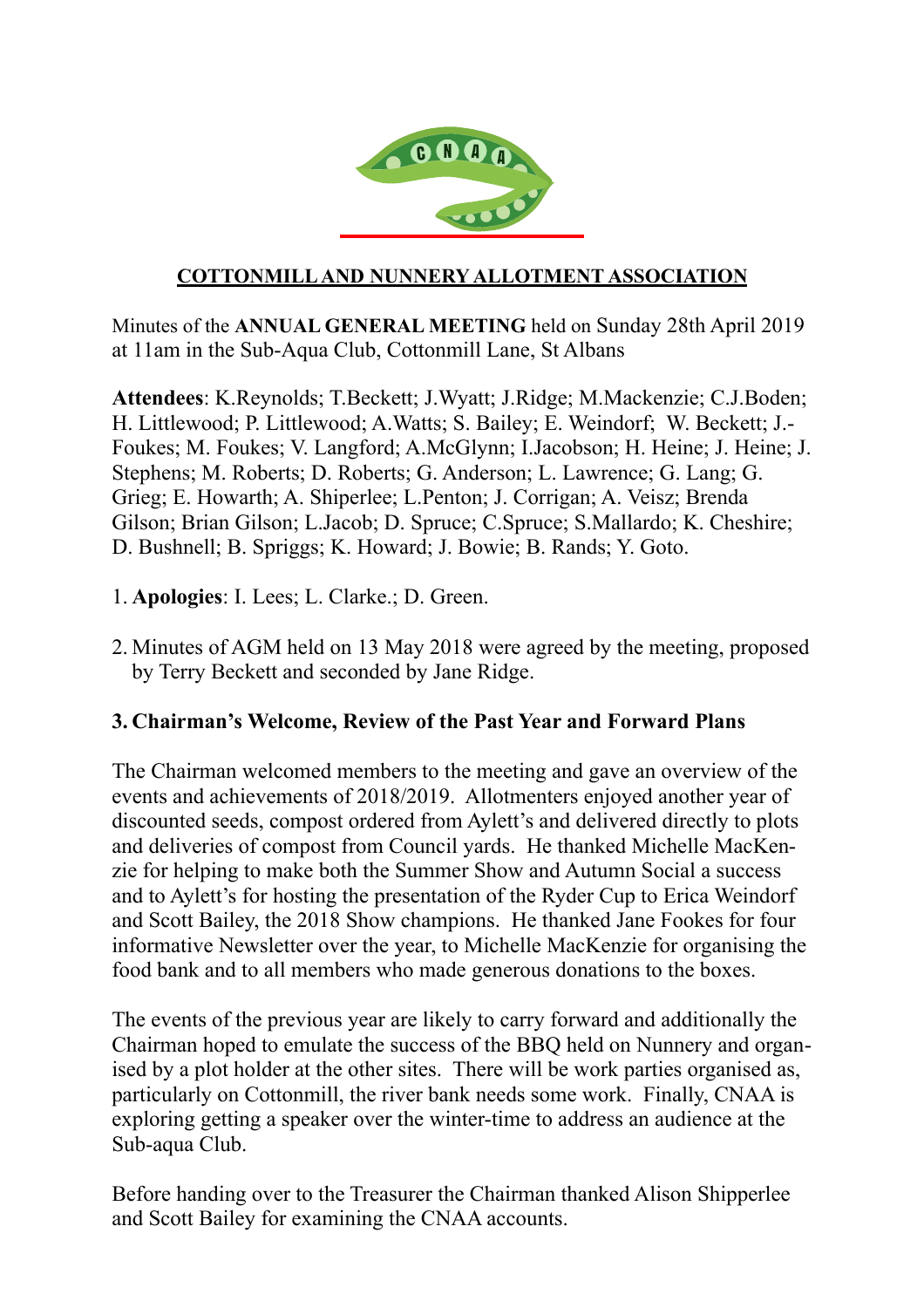# **4. Treasurer's Report**

A copy of the accounts, signed off by Alison Shipperlee and Scott Bailey, were provided at this meeting.

Breakdown of the accounts:

Balance at the start of the year was £1830.89 Income through the year was £3582.40 in the form of membership fees, donations, Summer Show entry fees, Compost and seed sales. Expenditure during the year was £3342.50 comprising membership fees for RHS and NAS, insurance, stationary, hire of Sub-aqua Club and purchase of compost, seeds and items for the Summer Show. Net income of £239.90 Balance of funds at the end of the year to carry forward of £2070.79

The Treasurer explained that there was a small difference between the income and expenditure for the seed order as there is an additional discount applied to the consolidated order for early ordering and this amount is therefore an income to CNAA.

The accounts for 2019 were accepted as proposed by John Boden and seconded by Michelle MacKenzie.

# **5. Election of Management Committee Members for 2019/2020**

The Secretary explained that the Constitution allowed for Officers and Committee Members to remain in their role for three years and then they need to stand down and if they wish, to be nominated for re-election. The Secretary identified that the following positions were therefore not vacant as the current holders are willing to continue.

Secretary, Treasurer, Project Officer, Newsletter Editor, Sopwell Plot Officer, Cottonmill Plot Officer.

# **Vacant positions**

Chair - Keith Reynolds is standing for re-election and has been formally nominated. Proposed by Janet Wyatt, seconded by Terry Beckett.

Facebook Administrator - Michelle MacKenzie is standing for re-election and has been formally nominated. Proposed by Wendy Beckett, seconded by Terry Beckett.

Nunnery Plot Officer/Site Representative- Jane Ridge is standing for reelection to Nunnery 2 and has been formally nominated. Proposed by Janet Wyatt, seconded by Terry Beckett.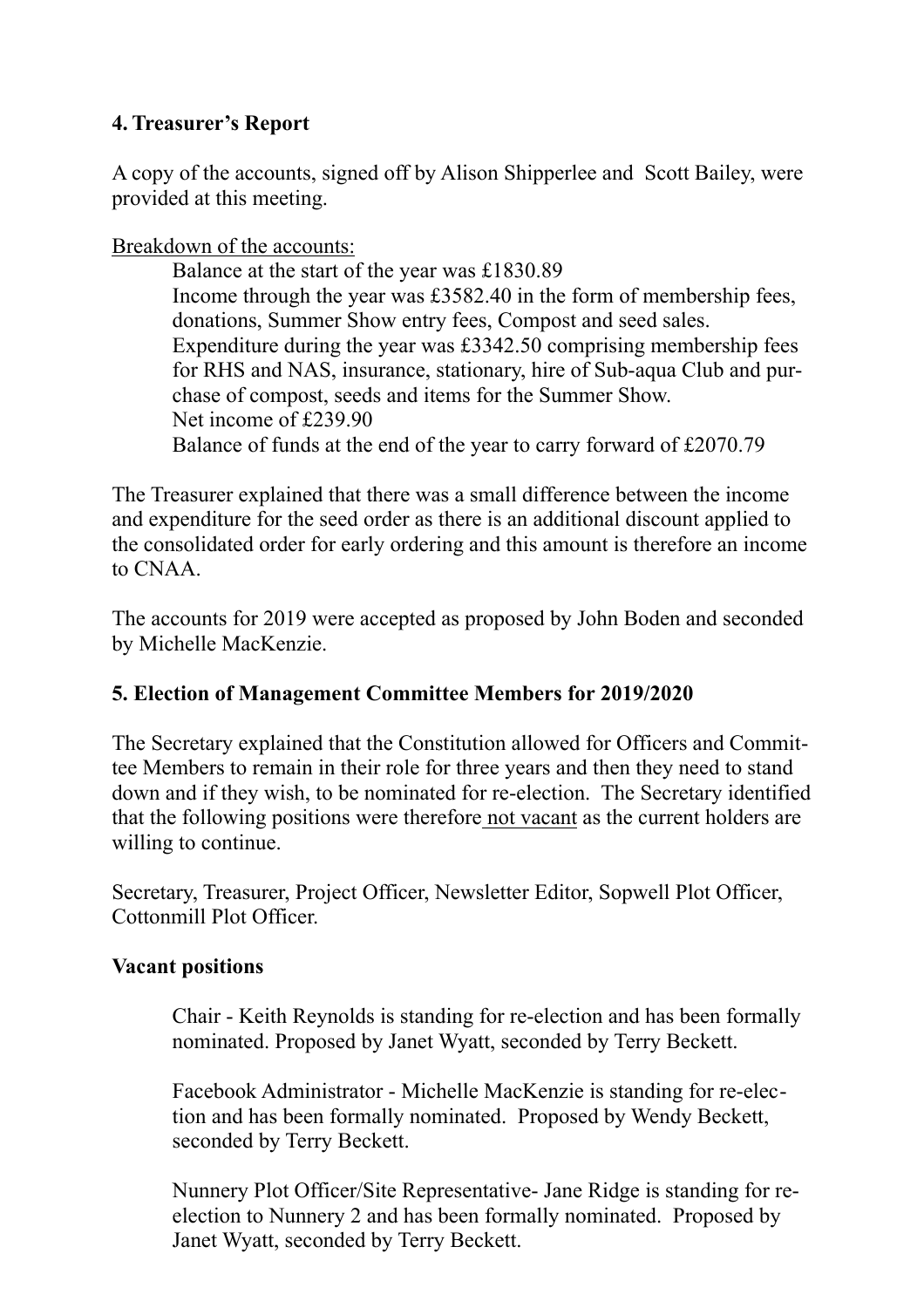Website Administrator - **No nomination-** Jane Ridge is currently standing-in to make sure that items are being added. If anyone comes forward during the year the Constitution allows for them to be co-opted onto the Committee pending formal nomination at the next AGM. The Committee thanked Juliet Foxwell for her work in creating the website and maintaining it up to 2019.

#### **New positions**

Assistant Plot Officer Cottonmill - replacing Cottonmill Site Representative and incorporating these duties. Nomination received for Paul Littlewood. Proposed by Terry Beckett, seconded by Michelle MacKenzie.

Plot Officer/Site Representative position for Nunnery 1 - Nomination received for Brian Gilson. Proposed by Jane Ridge, seconded by Michelle MacKenzie.

As there was only one nomination for each vacancy and new position a block vote was agreed and the election of the above Committee Members proposed by Alison Shipperlee and seconded by Dave Gore. The Committee for 2019/2020 was duly elected.

# **6. AOB**

- A vote of thanks was offered to SADC for providing compost to the sites and the Plot Officers will request further deliveries if they are available.
- St Albans Sustainability is running from 11th May and on 12th May the allotments will welcome visitors to show what we do, on 28th May there is a walk-through for the Ver Project and on 29th May AECOM are hosting a session entitled Creating More Sustainable Infrastructure.
- The recent activity on Cottonmill using glass to deter foxes has been condemned by CNAA as unlawful and cruel. CNAA has displayed notices to this effect and re-states that it is fully supportive of maintaining a diversity of wildlife on the sites. Terry Beckett re-iterated that SADC would evict anyone found to be acting unlawfully.
- It is a requirement of having a plot to display the plot number clearly and Brian Gilson can be contacted to supply purpose-made metal number plates.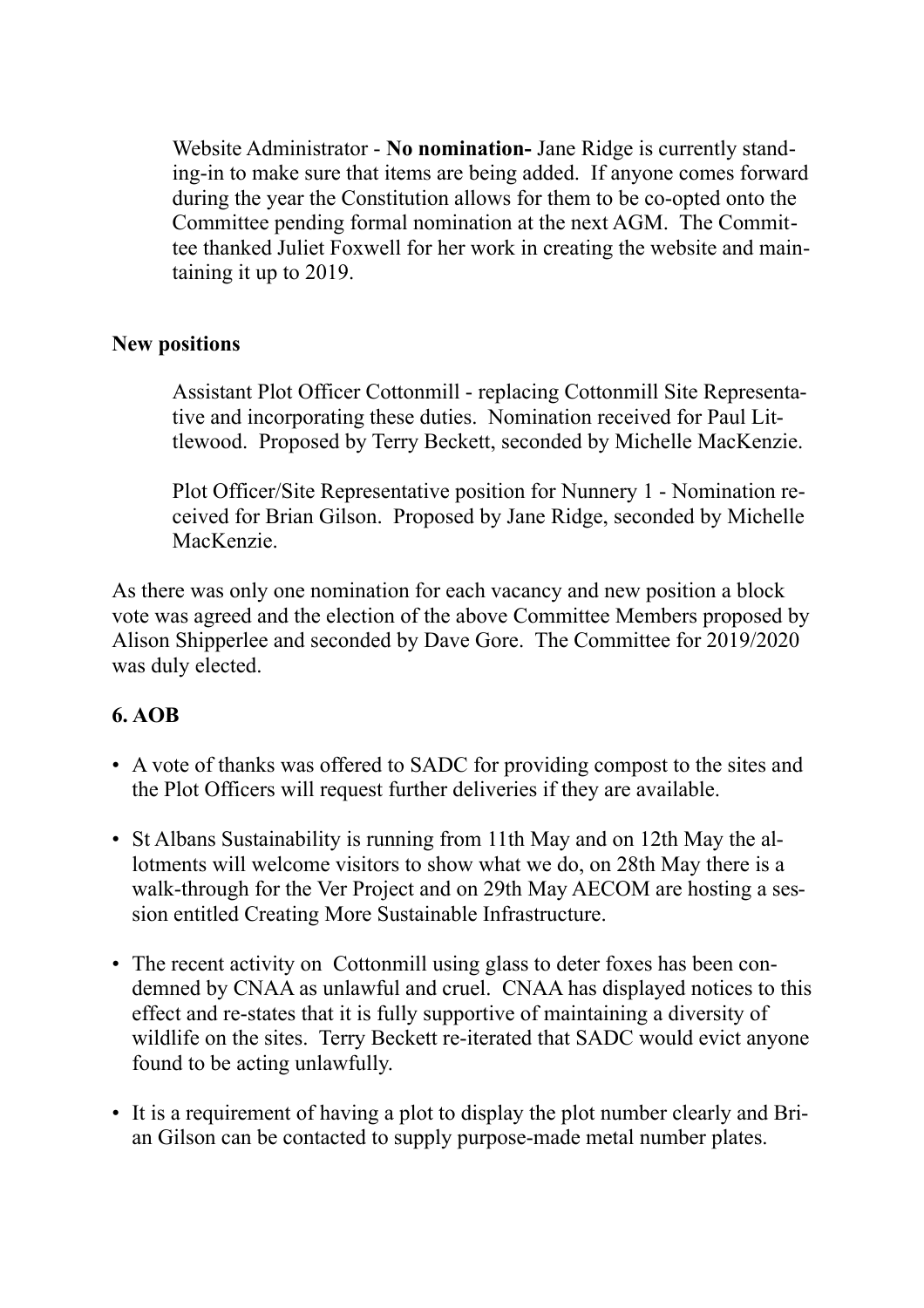#### **7. Revitalising the River Project**

The Chairman reminded members that two years had passed since the first letters setting out the SADC and Environment Agency plans for revitalising the River Ver and the CNAA position remains the same as it was at the beginning; it is positive about bringing about improvements to the lake and the health of the River but holds the view that the plans for Reach 4 that affect the Cottonmill site have not been well thought through. Over the past year CNAA has continued to engage with SADC Councillors and leaders of the Project, including presenting at the SADC Scrutiny Committee in October 2018, directly contacting Simon Grover to take issues forward. Visits by Councillors to the Cottonmill site to continue to raise awareness of the issues have been arranged, with assistance from Irene Jacobson. A wider audience has been reached through the Herts Advertiser and Radio Verulam, and contact maintained with the National Allotment Society. One marked success was the reversal of the SADC decision to suspend letting plots on Cottonmill and vacant plots are now being let to new plot holders.

The final proposals for the Feasibility Study have been published on the SADC website recently and the plan for Reach 4 now routes the River around the Cottonmill site, not through the lowest part of the site but along the southern side and then a sharp turn to go under Cottonmill Bridge. CNAA's view is that this new route fails to deliver the original objective of dealing with emerging groundwater at the lowest part of the site. There is a red box on the SADC website below the launch button for the plan that is inviting comments and CNAA urges all members to take a look and use this facility, also to take any opportunity to lobby Councillors. CNAA will be continuing to set out its position through media outlets and also, now that the formal proposal has been published, will be pressing NAS for advice and guidance.

The Chairman reported that he had a meeting with the SADC Project leads for an update to present at this AGM and highlighted the main points. The Project has now been separated into two phases. Phase one will cover Reaches 1,2 and 3 and phase two will cover Reaches 4, 5 and 6. There is no clarity on where the funding is to come from for the Project. SADC confirmed that notices to quit would not be issued before autumn 2020. There is to be an exploration at the Cottonmill site, a borehole is to be drilled and a signal test will be carried out which is where water abstraction pumps are turned off and the resulting effect on groundwater measured. The Feasibility Study proposals identify a number of areas where technical considerations will be investigated further and this seems to be one area for which concrete plans have been made. CNAA will press SADC for advance notice of these tests. SADC plans to send out letters outlining the Feasibility Study proposals to those plot holders impacted by the Project at the end of May. In response to questions from the floor clarity was given on the reality of the Cottonmill site during and after major construction work: no-one would be allowed to remain on site, new plots would be created